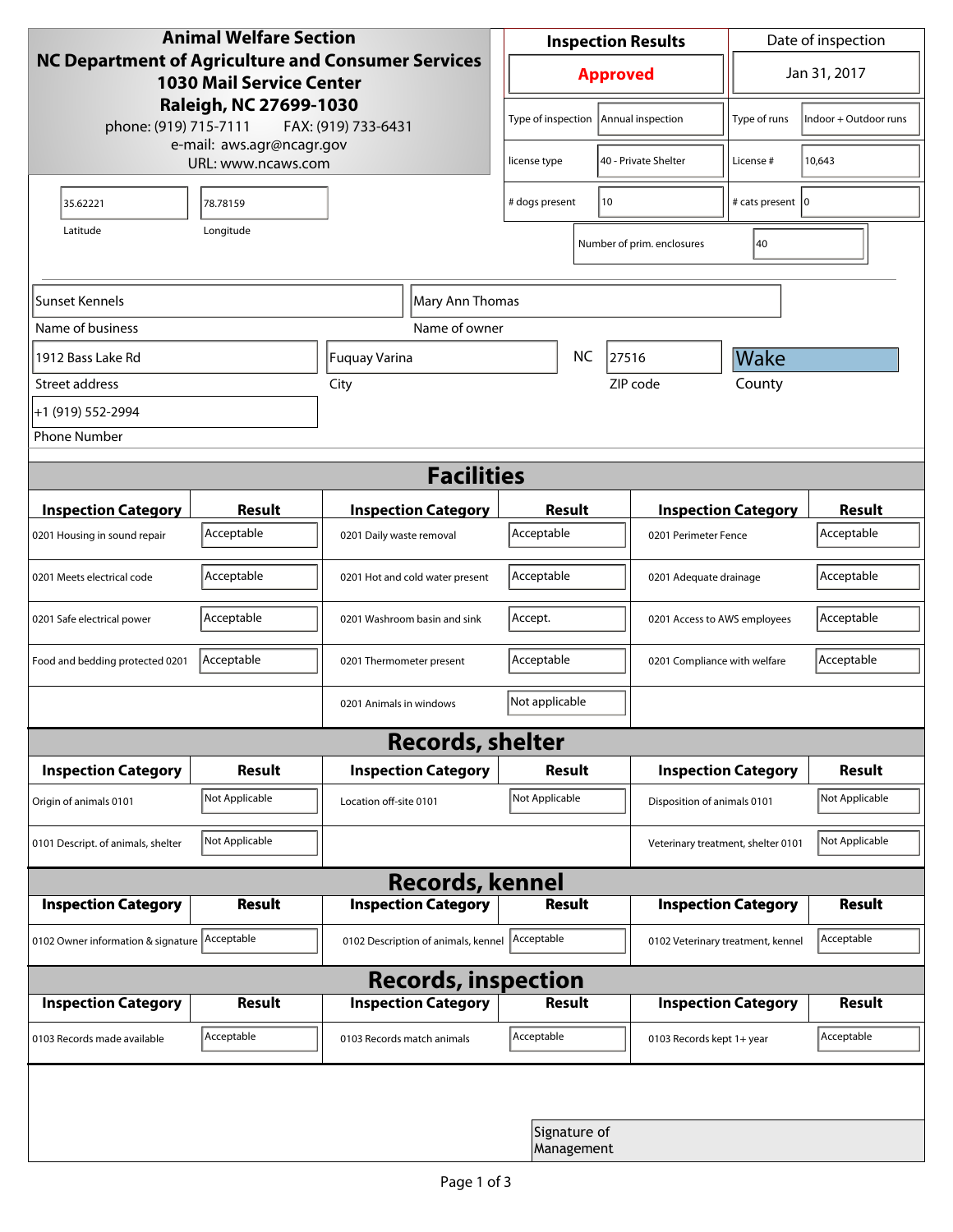| <b>Animal Welfare Section, NCDA&amp;CS</b>                  |               |                                    | <b>Inspection Results</b> |                                     | Date of inspection                 |                |  |  |
|-------------------------------------------------------------|---------------|------------------------------------|---------------------------|-------------------------------------|------------------------------------|----------------|--|--|
| Inspection Report, continued                                |               |                                    | <b>Approved</b>           |                                     | Jan 31, 2017                       |                |  |  |
|                                                             |               |                                    |                           |                                     |                                    | <b>NC</b>      |  |  |
| Sunset Kennels                                              |               | Mary Ann Thomas                    |                           | Fuquay Varina                       |                                    |                |  |  |
| <b>Indoor facilities</b>                                    |               |                                    |                           |                                     |                                    |                |  |  |
| <b>Inspection Category</b>                                  | Result        | <b>Inspection Category</b>         | Result                    | <b>Inspection Category</b>          |                                    | Result         |  |  |
| 0202 Ambient temperature, indoor                            | Acceptable    | 0202 Ventilation, indoor           | Acceptable                | Acceptable<br>0202 Lighting, indoor |                                    |                |  |  |
| 0202 Imperv./Sanitary surf., indoor                         | Acceptable    | 0202 Drainage, indoor              | Acceptable                |                                     |                                    |                |  |  |
| <b>Outdoor facilities</b>                                   |               |                                    |                           |                                     |                                    |                |  |  |
| <b>Inspection Category</b>                                  | Result        | <b>Inspection Category</b>         | <b>Result</b>             | <b>Inspection Category</b>          |                                    | Result         |  |  |
| 0203 Impervious surfaces, outdoor                           | Acceptable    | 0203 Housing, 1 per animal         | Not Applicable            | 0203 Protection from elements       |                                    | Acceptable     |  |  |
| 0203 Owner advised, outdoor                                 | Acceptable    | 0203 Drainage, outdoor             | Acceptable                |                                     |                                    |                |  |  |
| <b>Primary enclosures</b>                                   |               |                                    |                           |                                     |                                    |                |  |  |
| <b>Inspection Category</b>                                  | Result        | <b>Inspection Category</b>         | Result                    | <b>Inspection Category</b>          |                                    | <b>Result</b>  |  |  |
| 0204 Drainage prev. cross contam.                           | Acceptable    | 0204 Fence height >= 5 feet        | Acceptable                | 0204 1:10 ratio, person: human      |                                    | Acceptable     |  |  |
| 0204 Surf. impervious to moisture                           | Acceptable    | 0204 Enclosure is escape proof     | Acceptable                | 0204 Cats, $>=$ 4 sq. ft. / adult   |                                    | Not Applicable |  |  |
| 0204 Prevent contact with wood                              | Acceptable    | 0204 Solid resting surface         | Acceptable                |                                     | 0204 Cats, $<= 12$ / enclosure     |                |  |  |
| 0204 Enclosures in sound repair                             | Acceptable    | 0204 Cats, raised resting surface  | Acceptable                |                                     | 0204 Cats, 1 litter pan / 3 adults |                |  |  |
| 0204 Size of enclosure                                      | Acceptable    | 0204 Dogs, supervision if > 4      | Acceptable                |                                     |                                    |                |  |  |
| <b>Feeding</b>                                              |               |                                    |                           |                                     |                                    |                |  |  |
| <b>Inspection Category</b>                                  | <b>Result</b> | <b>Inspection Category</b>         | <b>Result</b>             | <b>Inspection Category</b>          |                                    | <b>Result</b>  |  |  |
| 0205 Feeding, 1x / day, adult                               | Acceptable    | 0205 Feeding, 1 bowl / adult       | Acceptable                | 0205 Feeding, commercial food       |                                    | Acceptable     |  |  |
| 0205 Feeding, bowl in good repair                           | Acceptable    | 0205 Feeding, quality food         | Acceptable                | 0205 Feeding, bowl is protected     |                                    | Acceptable     |  |  |
| 0205 Feeding, 2x / day, young                               | Acceptable    |                                    |                           |                                     |                                    |                |  |  |
| <b>Watering</b>                                             |               |                                    |                           |                                     |                                    |                |  |  |
| <b>Inspection Category</b>                                  | <b>Result</b> | <b>Inspection Category</b>         | <b>Result</b>             |                                     |                                    |                |  |  |
| 0206 Watering, continuous access                            | Acceptable    | 0206 Watering, bowl in good repair | Acceptable                |                                     |                                    |                |  |  |
| <b>Sanitation/Employees/Classification &amp; Separation</b> |               |                                    |                           |                                     |                                    |                |  |  |
| <b>Inspection Category</b>                                  | <b>Result</b> | <b>Inspection Category</b>         | Result                    | <b>Inspection Category</b>          |                                    | <b>Result</b>  |  |  |
| 0207 Waste removal 2x / day                                 | Acceptable    | 0207 Grounds overgrown             | Acceptable                | 0207 Young given social interact.   |                                    | Not Applicable |  |  |
| 0207 Animals removed while clean                            | Acceptable    | 0207 Pest Control                  | Acceptable                | 0207 Species separated              |                                    | Acceptable     |  |  |
| Signature of<br>Management                                  |               |                                    |                           |                                     |                                    |                |  |  |